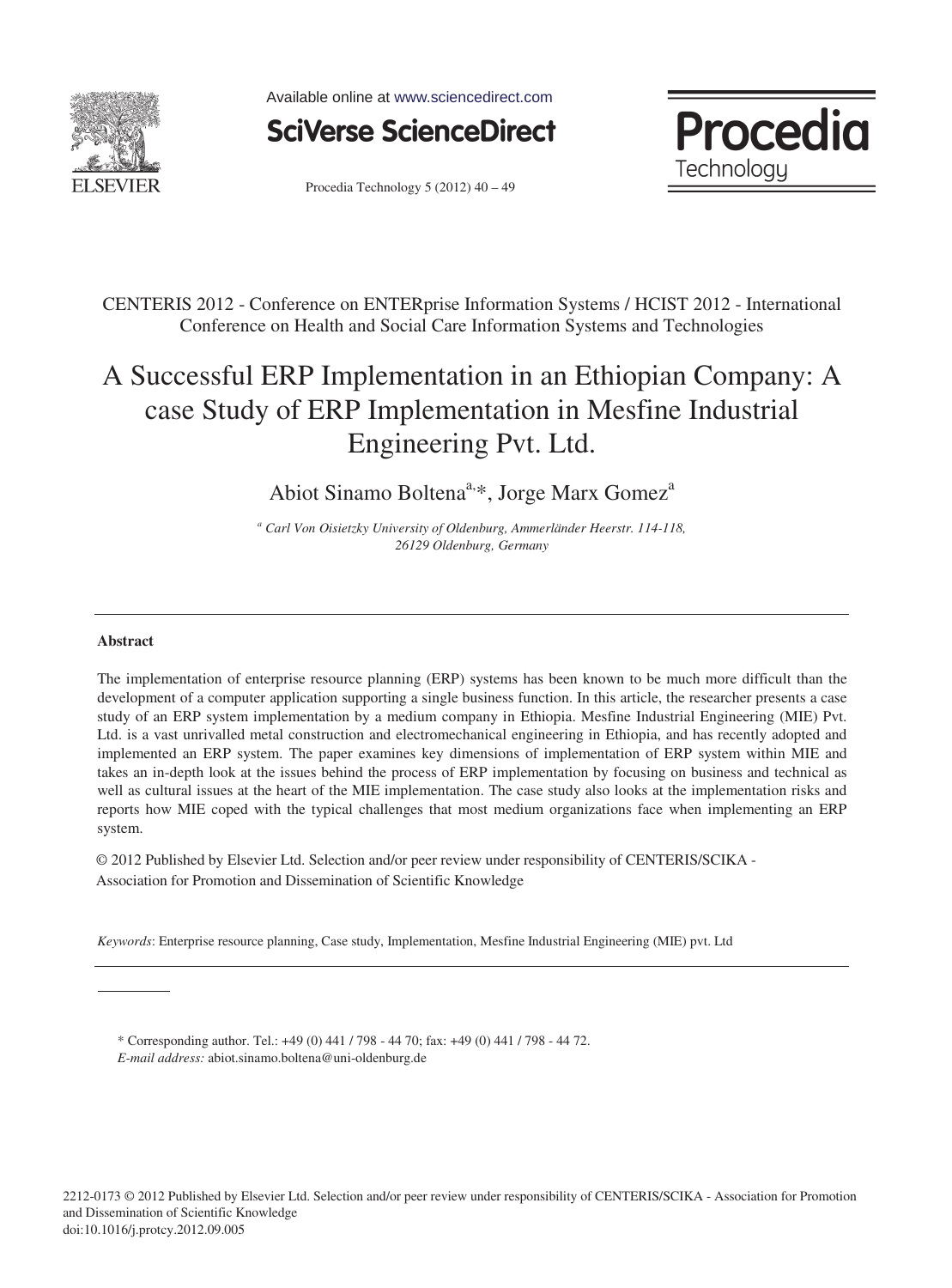## **1. Introduction**

Firms around the world have been implementing ERP systems since the 1990s to have a uniform information system in their respective organizations and to re-engineer their business processes [1]. ERP system implementation process involves a wide range of complicated resources and issues. With no plan or supporting procedure, companies may spend tons of money, resource, and time on ERP implementation but not enjoy a bit of the benefit ERP system should have brought out [2-10]. A successfully implemented ERP system has the advantages of reduced cost and high system quality [11]. It can also yield benefits to its customers not only because they can purchase products or goods at low prices resulting from the cost savings but also because they share the data of the production line in real time [12]. The benefit of ERP systems is highly dependent on the success of its implementation. In order to get the best out of ERP system the implementation must be managed as a program of wide ranging organizational change initiative rather than as a software installation effort [13]

Many business organizations that adopted ERP systems attained the benefits they sought [14]. After ERP systems were successfully implemented, companies could set up standards on financial management and operating procedures like managing inventory systems [15]. However, not all adopters had successful implementation, and some organizations failed because ERP system implementation was much more complex than just developing a computer application for a single business function. More than 90% of ERP implementations have been delayed and required additional budget amounts due to numerous changes in the original plan [16]. Even when a company realizes that its ERP implementation is not going to be successful, it is usually impossible to cancel the effort [17]. Such IT driven initiatives require change of the organization's socio-economic system, which is intertwined with technology, task, people, structure, and culture [18].

A quick review of ERP research revealed different strategies for implementing ERP successfully. Aladwani [19] stated that past ERP implementation research may be described as factor research, which involves identifying the factors or variables that are critical for implementing ERP successfully. Although factor research is valuable for advancing our understanding of ERP implementation success, it adopts a rather static view, which limits its adequacy in explaining the dynamics of the implementation process. Thus, factor research alone is not adequate for explaining successful ERP implementation. Unlike factor research, process research helps us understand how ERP implementation efforts have happened; it therefore gives a moving picture about how we got from time 1 to time 2.

Most literature on ERP implementation has focused on large enterprises that were considered to be appropriate for ERP systems [20]. However, the cost of ERP systems is rapidly decreasing to let small- and medium-sized enterprises (SMEs) adopt the system [21]. For example, the application service provider (ASP) for ERP is an attractive source of support for SMEs that have a few IT professionals [22, 23]. Considering the importance of ERP in SMEs, an attempt has been made in this paper to analyze the implementation issues of ERP in a medium Ethiopian company. The paper takes an in-depth look at the issues behind the process of ERP implementation via a case study methodology. To benefit from both factor and process research perspectives the case study explains the reasons behind the successful ERP implementation practices of MIE such that companies of similar nature will get a practical exposure in managing such complex implementation projects.

In reporting the case study this paper is organised as follows. In Section 2, the reasons why MIE adopt ERP system and the organizational representation of the ERP project team is presented. The phases followed in implementing the ERP system has been presented in section 3. In section 4, risks of the project and how these risks were managed is presented. Finally, summary is provided together with the conclusions in section 5.